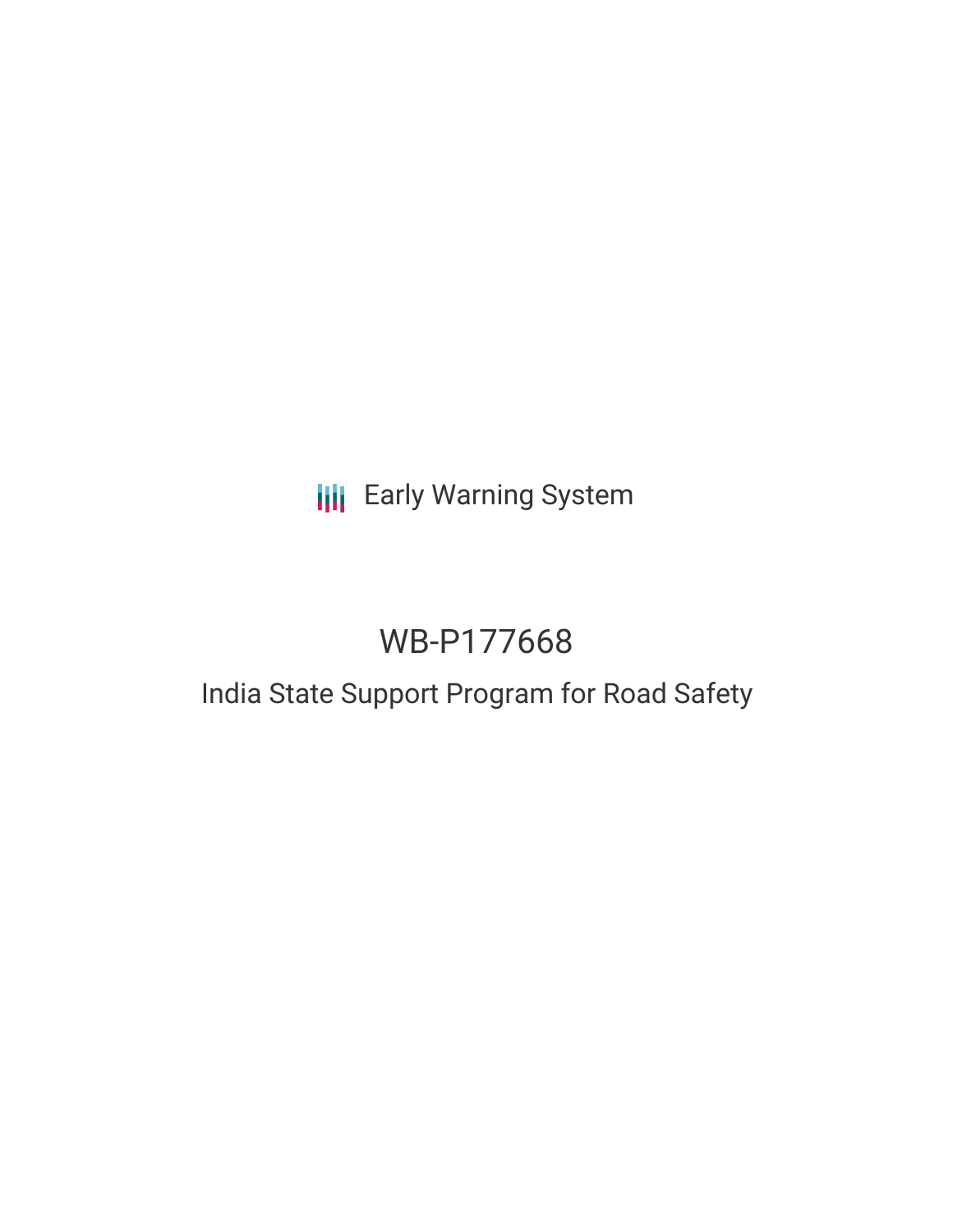

### **Quick Facts**

| <b>Countries</b>               | India                                                                                  |
|--------------------------------|----------------------------------------------------------------------------------------|
| <b>Specific Location</b>       | Andhra Pradesh, Gujarat, Odisha, Tamil Nadu, Telangana, Uttar Pradesh, and West Bengal |
| <b>Financial Institutions</b>  | World Bank (WB)                                                                        |
| <b>Status</b>                  | Proposed                                                                               |
| <b>Bank Risk Rating</b>        |                                                                                        |
| <b>Voting Date</b>             | 2022-04-28                                                                             |
| <b>Borrower</b>                | Ministry of Finance                                                                    |
| <b>Sectors</b>                 | Law and Government, Transport                                                          |
| <b>Investment Amount (USD)</b> | \$250.00 million                                                                       |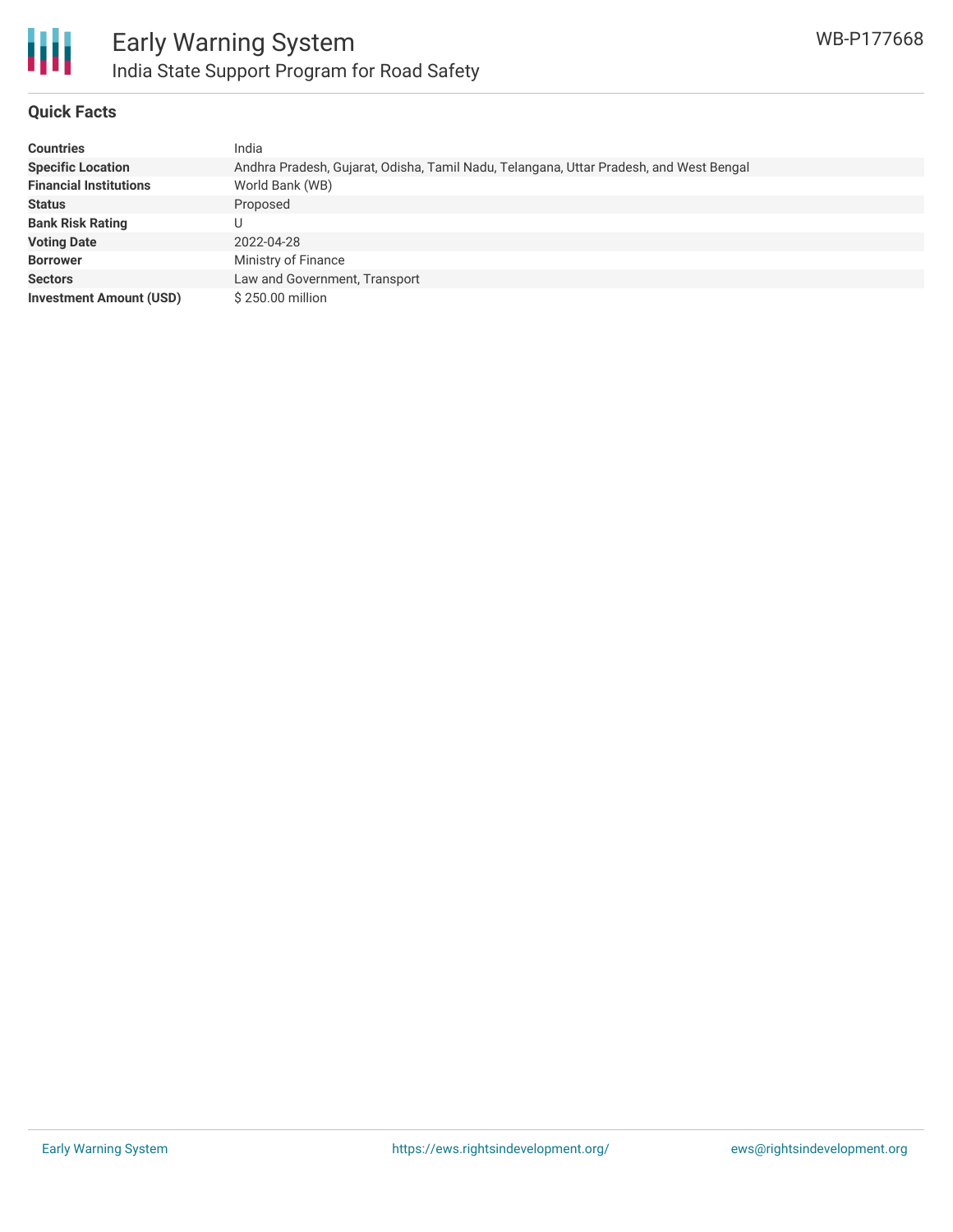

#### **Project Description**

According to the World Bank documents, the objective of this investment is to support the Government of India's program aimed at strengthening road safety capacity for implementation and results-management in select states.

The World Bank PforR operation (ISSPRS), of US\$500 million, will implement the government's program in Andhra Pradesh, Gujarat, Odisha, Tamil Nadu, Telangana, Uttar Pradesh, and West Bengal. The division of states under the two loan programs (World Bank and ADB) is based on the strategic prior engagement with the states, ensuring an even mix of low and highcapacity states in terms of road safety management and geographical distribution.

The PforR Program will support all areas of the government's program except for high-value contracts, and civil works that pose significant social and environmental challenges and risks. The design of the program will provide the opportunity to catalyze and champion various thematic reforms, priority areas, institutional development, and innovations for sustaining the efforts and goals toward GOI's national and international road safety commitments.

The ISSPRS will focus on strengthening the institutional framework to mainstream best management practices on road safety. The target for the participating states is to establish a central/lead road institution with requisite financial and administrative autonomy that will coordinate and collaborate with various state/local government departments and other non-state stakeholders. This would help prepare the ground for integrated and results-focused strategic planning and budgeting for road safety in states, the desired outcome of the road safety PforR program. Another critical focus of the interventions is to create an enabling environment for sustainable financing of road safety through mobilization of private capital and investment in the areas of resilient infrastructure development, enforcement, and post-crash care.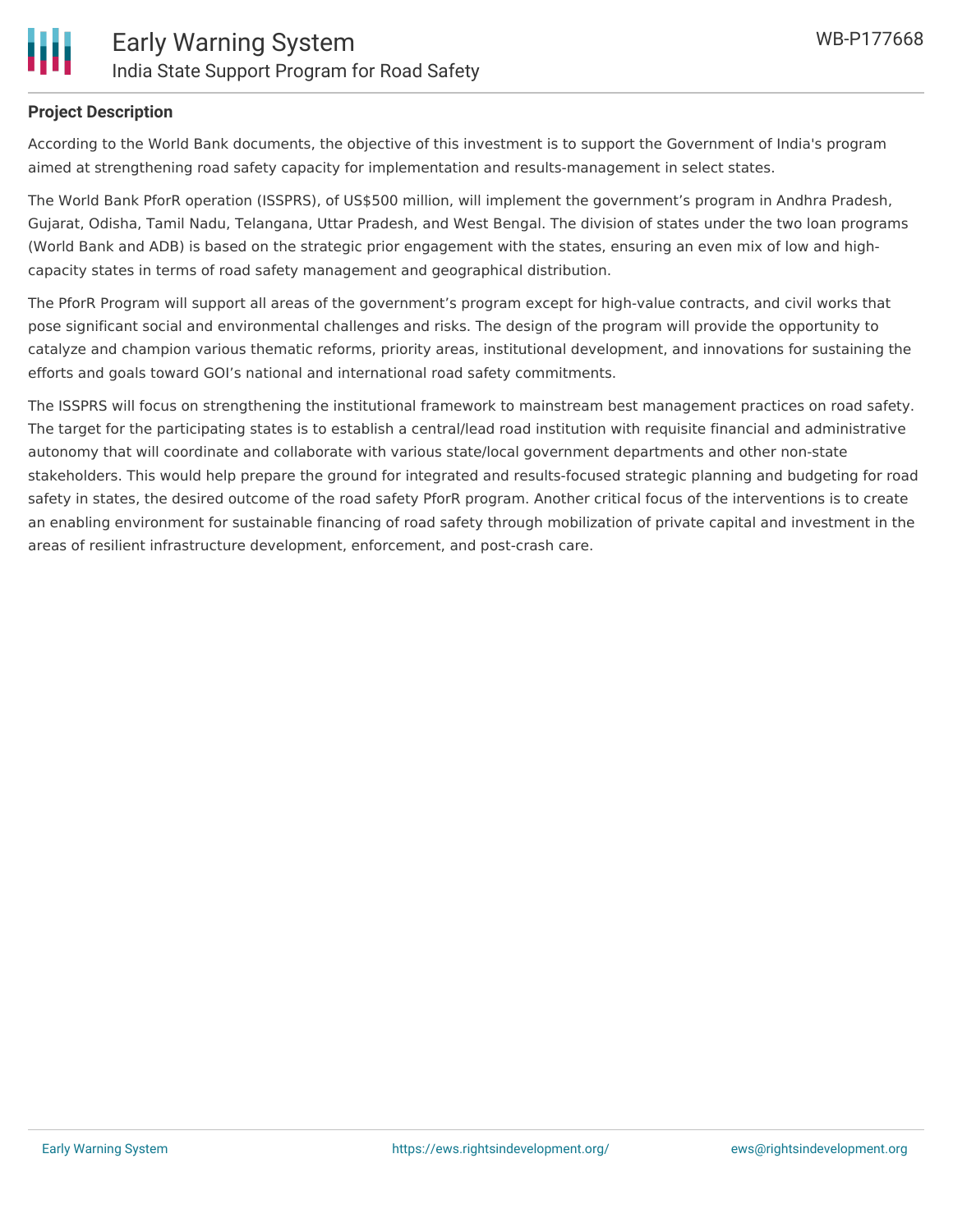

#### **Investment Description**

World Bank (WB)

The World Bank loan will finance US\$250 million of the PforR program with the remaining portion funded by the GoI.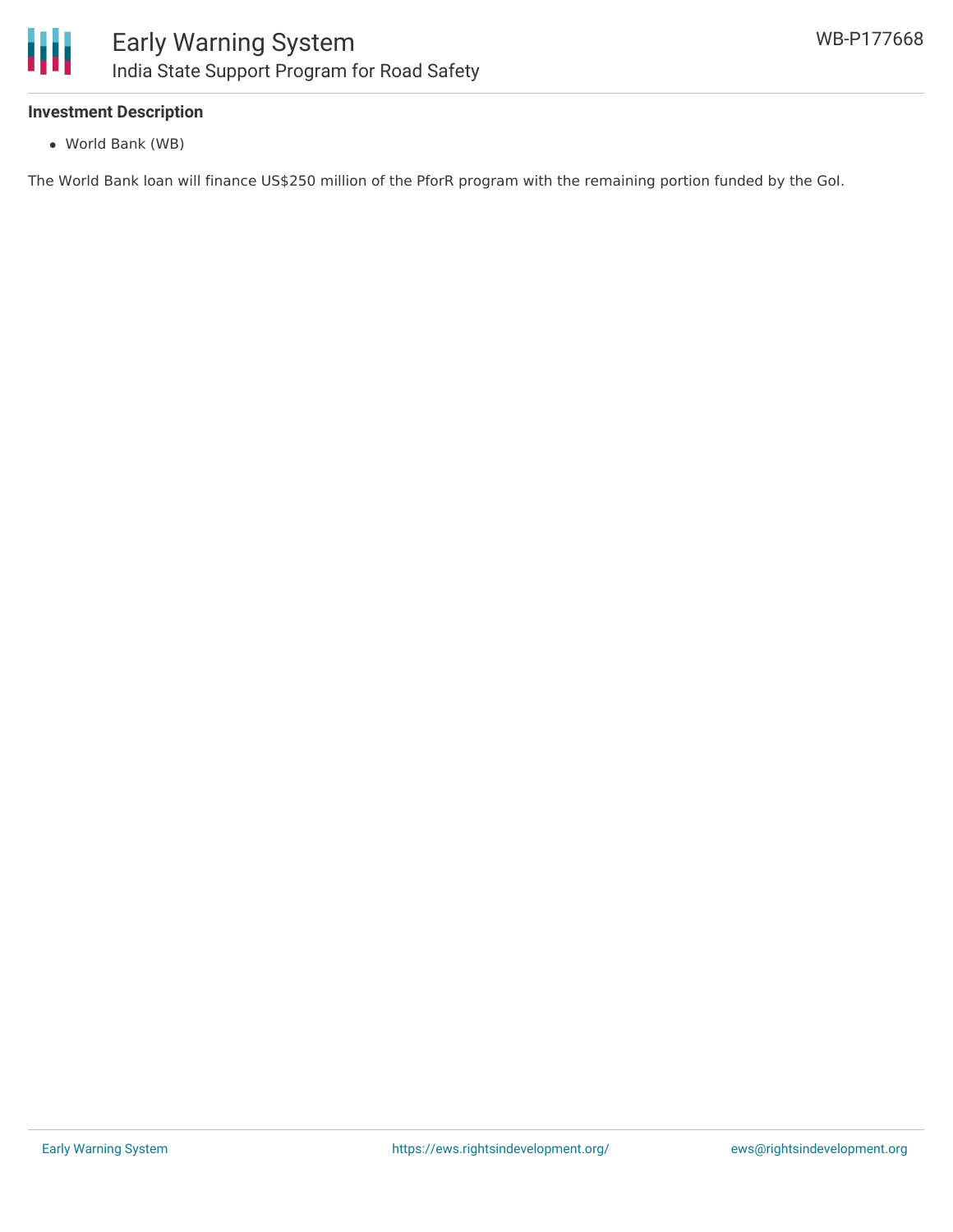

**Contact Information**

**IMPLEMENTING AGENCY:**

**Ministry of Road, Transport and Agency : Highways (MORTH)**

1.Mahmood Ahmed,

JointSecretary-RoadSafety

Telephone No : 011-23351280 Email : [mahmood.ahmed@nic.in](mailto:mahmood.ahmed@nic.in)

2. Gaurav Hariom Gupta Project Director and Deputy Secretary

Telephone No : 23731526 Email : [ghgupta155-cgo@gov.in](mailto:ghgupta155-cgo@gov.in)